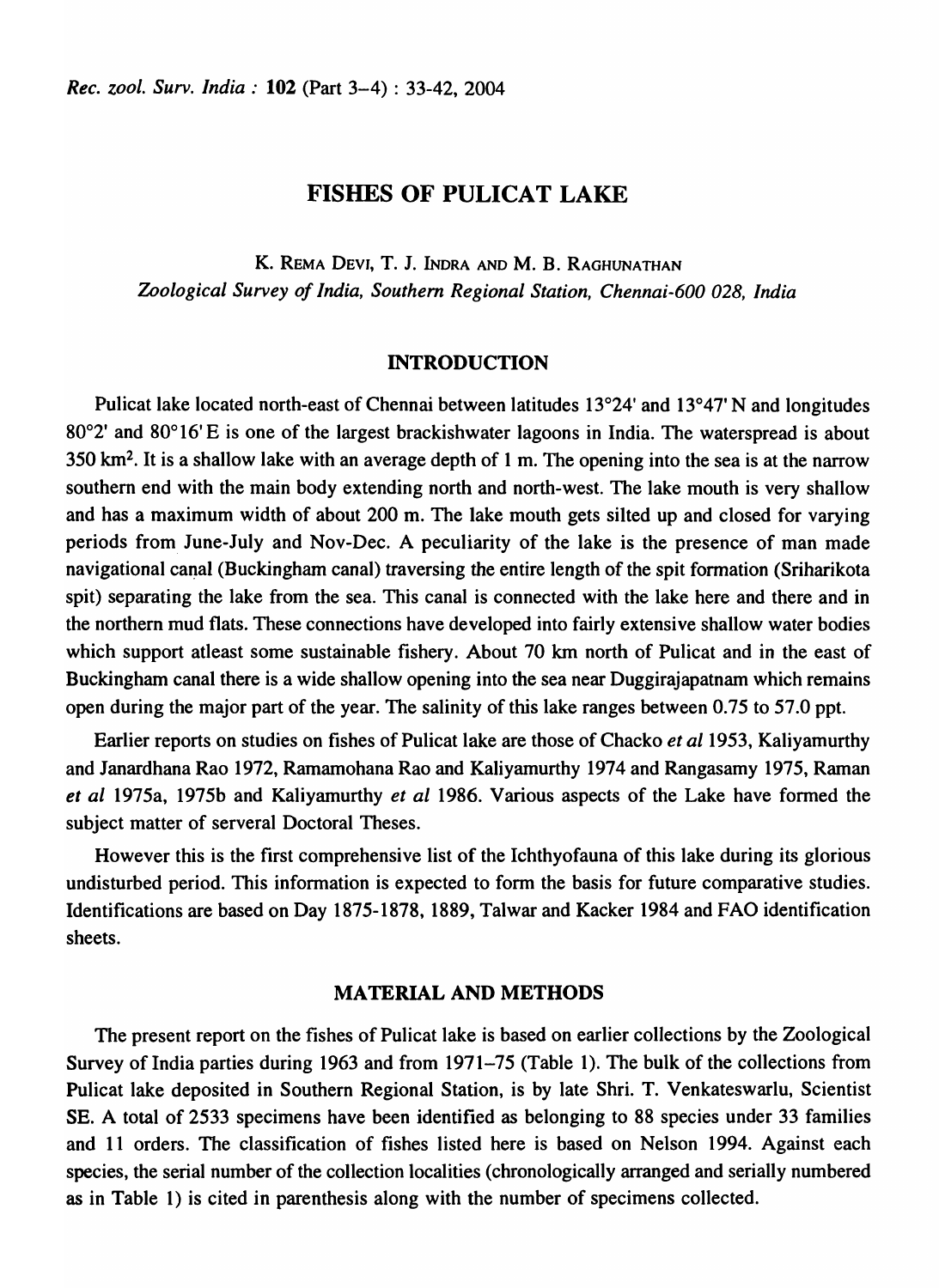| No. | <b>DATE</b> | <b>COLLECTOR</b>                          | No. OF SPECIES          |
|-----|-------------|-------------------------------------------|-------------------------|
| 1.  | 27.07.1963  | Shri T. Venkateswarlu                     | 1                       |
| 2.  | 13.10.1971  | Dr. K. V. Ramarao                         | $\mathbf 1$             |
| 3.  | 22.04.1972  | ,,                                        | $\overline{2}$          |
| 4.  | 24.04.1972  | ,,                                        | 1                       |
| 5.  | 29.04.1972  | ,,                                        | $\boldsymbol{2}$        |
| 6.  | 02.12.1972  | $\pmb{\mathfrak{z}}\pmb{\mathfrak{z}}$    | $\overline{7}$          |
| 7.  | 07.10.1973  | Shri T. Venkateswarlu                     | 1                       |
| 8.  | 27.04.1974  | Dr. A. G. K. Menon & Dr. M. B Raghunathan | 10                      |
| 9.  | 27.09.1974  | ,,                                        | 16                      |
| 10. | 11.02.1975  | Shri T. Venkateswarlu                     | $5\overline{5}$         |
| 11. | 12.02.1975  | ,,                                        | $\overline{2}$          |
| 12. | 13.02.1975  | ,,                                        | 6                       |
| 13. | 14.02.1975  | ,,                                        | $\overline{2}$          |
| 14. | 15.02.1975  | ,,                                        | $\overline{\mathbf{4}}$ |
| 15. | 19.02.1975  | ,,                                        | 5                       |
| 16. | 21.02.1975  | ,,                                        | $\overline{7}$          |
| 17. | 22.02.1975  | ,,                                        | 17                      |
| 18. | 22.03.1975  | $\pmb{\mathfrak{H}}$                      | 12                      |
| 19. | 26.03.1975  | ,,                                        | 16                      |
| 20. | 26.04.1975  | ,,                                        | 4                       |
| 21. | 09.05.1975  | ,,                                        | 7                       |
| 22. | 22.05.1975  | ,,                                        | $\cdot$ 1               |
| 23. | 04.06.1975  | $\bullet\bullet$                          | 15                      |
| 24. | 26.09.1975  | ,,                                        | 1                       |
| 25. | 13.12.1975  | $\pmb{\mathfrak{H}}$                      | $\mathbf 1$             |
| 26. | 16.12.1975  | ,,                                        | $\mathbf{1}$            |
| 27. | 04.02.1976  | ,,                                        | 31                      |
| 28. | 21.02.1976  | ,,                                        | 12                      |
| 29. | 30.04.1976  | ,,                                        | $\mathbf{1}$            |
| 30. | 04.06.1976  | ,,                                        | 8                       |
| 31. | 26.06.1976  | ,,                                        | $\overline{\mathbf{3}}$ |
| 32. | 17.07.1976  | ,,                                        | 9                       |
| 33. | 17.08.1976  | ,,                                        | 12                      |
| 34. | 14.09.1976  | ,,                                        | 8                       |

Table 1. Collection dates and species richness in Pulicat Lake.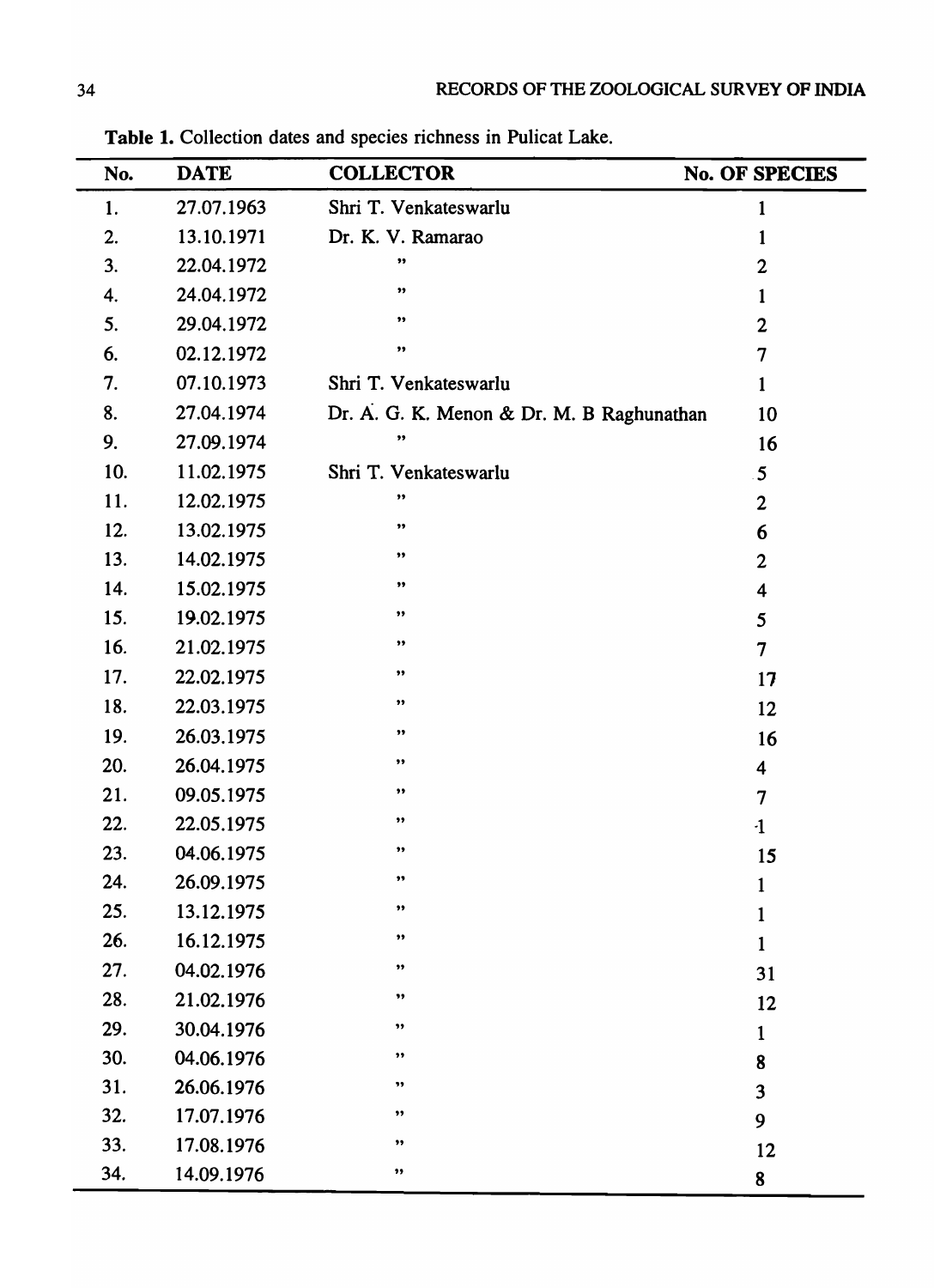# LIST OF SPECIES

|    |                                                                                                                                                                             | Class PISCES             |          |
|----|-----------------------------------------------------------------------------------------------------------------------------------------------------------------------------|--------------------------|----------|
|    |                                                                                                                                                                             | Division TELEOSTEI       |          |
|    |                                                                                                                                                                             | Subdivision ELOPOMORPHA  |          |
|    |                                                                                                                                                                             | Order ANGUILLIFORMES     |          |
|    |                                                                                                                                                                             | Suborder CONGROIDEI      |          |
|    |                                                                                                                                                                             | Family MURAENESOCIDAE    |          |
| 1. | <b>Muraenesox bagio</b> (Ham.) $17(2)$ .                                                                                                                                    |                          | $2$ exs. |
|    |                                                                                                                                                                             | Subdivision CLUPEOMORPHA |          |
|    |                                                                                                                                                                             | Order CLUPEIFORMES       |          |
|    |                                                                                                                                                                             | Suborder CLUPEOIDEI      |          |
|    |                                                                                                                                                                             | Family ENGRAULIDAE       |          |
|    |                                                                                                                                                                             | Subfamily COILIINAE      |          |
| 2. | Thryssa hamiltonii (Gray) 12(1), 14(14), 15(13), 17(1), 28(2).                                                                                                              |                          | 31 exs.  |
| 3. | <b>Thryssa kammalensis (Bleeker) 19(2).</b>                                                                                                                                 |                          | $2$ exs. |
| 4. | Thryssa malabarica (Bloch) 19(29).                                                                                                                                          |                          | 29 exs.  |
| 5. | Thryssa mystax (Schneider) 12(28), 28(2).                                                                                                                                   |                          | 30 exs.  |
| 6. | <b>Thryssa purava</b> (Ham.) 9(1), 10(1), 16(1), 17(1), 18(7), 21(2), 27(1).                                                                                                |                          | 14 exs.  |
|    |                                                                                                                                                                             | Subfamily ENGRAULINAE    |          |
| 7. | Stolephorus andhraensis Babu Rao 9(1), 16(1), 17(3), 18(2), 19(2)<br>27(7), 32(7)                                                                                           |                          | 23 exs.  |
|    |                                                                                                                                                                             | Family CLUPEIDAE         |          |
|    |                                                                                                                                                                             | Subfamily CLUPEINAE      |          |
| 8. | Herklotsichthys quadrimaculatus (Ruppell) 27(1).                                                                                                                            |                          | 1ex.     |
| 9. | Sardinella sp. 9(1).                                                                                                                                                        |                          | 1ex.     |
|    |                                                                                                                                                                             | Subfamily ALOSINAE       |          |
|    | 10. Hilsa kelee (Cuvier) $30(1)$ .                                                                                                                                          |                          | $1$ ex.  |
|    |                                                                                                                                                                             | Subfamily DOROSOMATINAE  |          |
|    | 11. Anodontostoma chacunda (Ham.) 8(1).                                                                                                                                     |                          | 1ex.     |
|    | 12. Nematalosa nasus (Blkr.) 4(5), 9(1), 10(1), 11(123), 12(23), 14(33),<br>$17(116)$ , $18(3)$ , $19(3)$ , $20(44)$ , $21(66)$ , $26(75)$ , $27(42)$ , $28(6)$ , $30(5)$ . |                          | 546 exs. |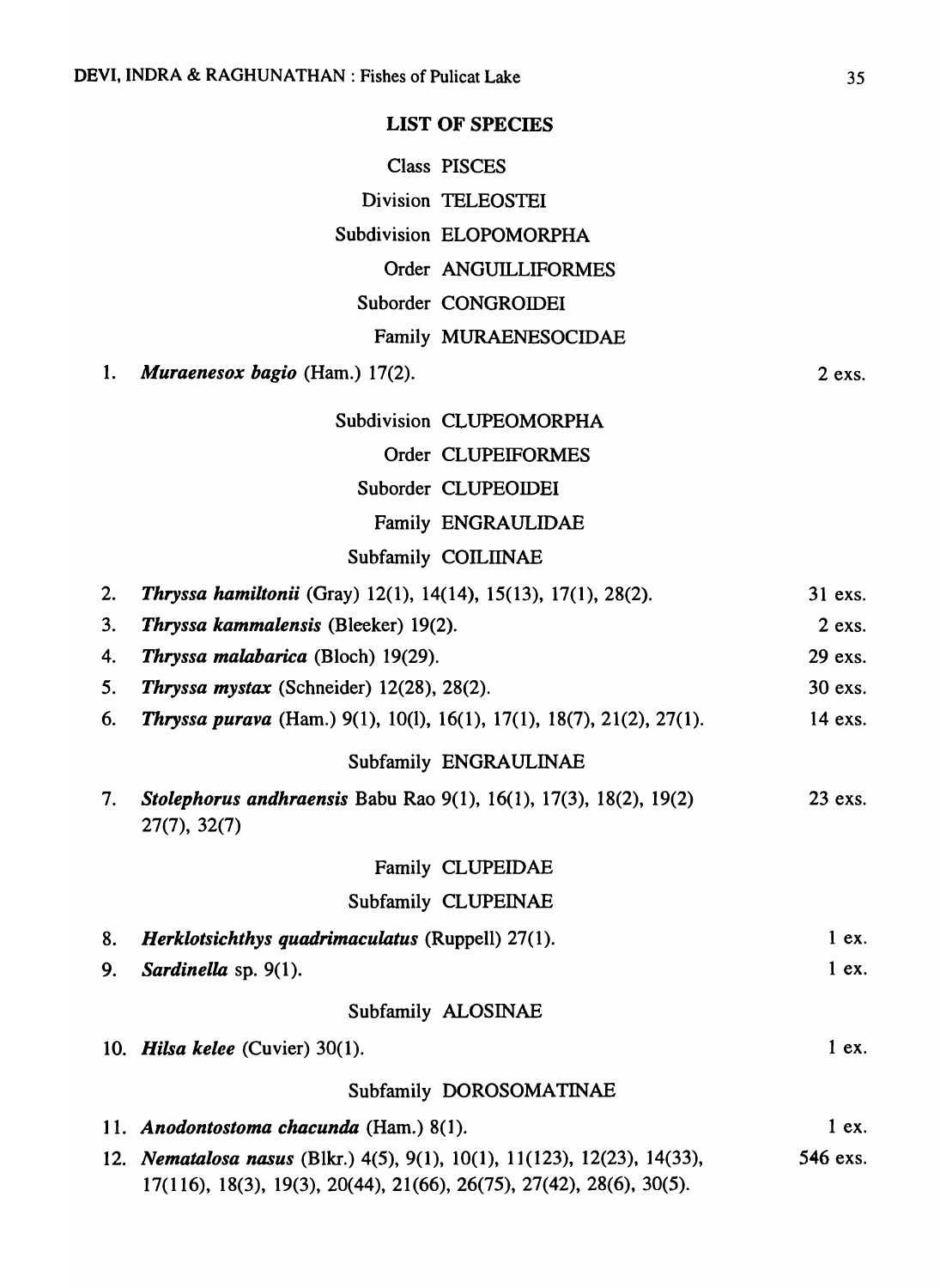|     |                                                                                      | <b>Subdivision EUTELEOSTEI</b> |          |
|-----|--------------------------------------------------------------------------------------|--------------------------------|----------|
|     |                                                                                      | Superorder OSTARIOPHYSI        |          |
|     |                                                                                      | Order SILURIFORMES             |          |
|     |                                                                                      | <b>Family BAGRIDAE</b>         |          |
|     |                                                                                      |                                | 6 exs.   |
|     | 13. Mystus gulio (Ham.) 8(1), 15(4), 18(1).                                          |                                |          |
|     |                                                                                      | <b>Family ARIIDAE</b>          |          |
|     | 14. Arius arius (Ham.) $10(1)$ .                                                     |                                | $1$ ex.  |
|     | 15. Arius caelatus (Val.) $6(1)$ , $8(1)$ , $9(1)$ .                                 |                                | $3$ exs. |
|     | 16. Arius maculatus (Thunberg) 28(1).                                                |                                | $1$ ex.  |
|     |                                                                                      | Family PLOTOSIDAE              |          |
|     | 17. Plotosus canius (Ham.) $10(1)$ .                                                 |                                | $1$ ex.  |
|     |                                                                                      | Superorder CYCLOSQUAMATA       |          |
|     |                                                                                      | Order AULOPIFORMES             |          |
|     |                                                                                      | Suborder ALEPISAUROIDEI        |          |
|     |                                                                                      | Family SYNODONTIDAE            |          |
|     |                                                                                      | Subfamily HARPADONTINAE        |          |
|     | 18. Saurida thumbil (Bloch) 27(4).                                                   |                                | 4 exs.   |
|     |                                                                                      | Superorder ACANTHOPTERYGII     |          |
|     |                                                                                      | Series MUGILOMORPHA            |          |
|     |                                                                                      | Order MUGILIFORMES             |          |
|     |                                                                                      | Family MUGILIDAE               |          |
|     | 19. Liza parsia (Ham.) 6(2), 18(3), 23(2), 24(7), 33(7).                             |                                | 21 exs.  |
|     | 20. Liza subviridis (Val.) 19(2), 27(4).                                             |                                | 6 exs.   |
|     | 21. Liza tade (Forsskal) 27(2).                                                      |                                | 2 exs.   |
|     | 22. Liza vaigiensis (Quoy & Gaimard) 30(1).                                          |                                | $1$ ex.  |
|     | 23. Mugil cephalus (Linnaeus) 8(2), 19(7), 20(8), 23(11), 27(25),<br>31(16), 32(28). |                                | 98 exs.  |
|     | 24. Valamugil cunnesius (Val.) 6(2), 27(1).                                          |                                | $3$ exs. |
| 25. | Valamugil seheli (Forsskal) 17(2), 28(1), 30(1).                                     |                                | 4 exs.   |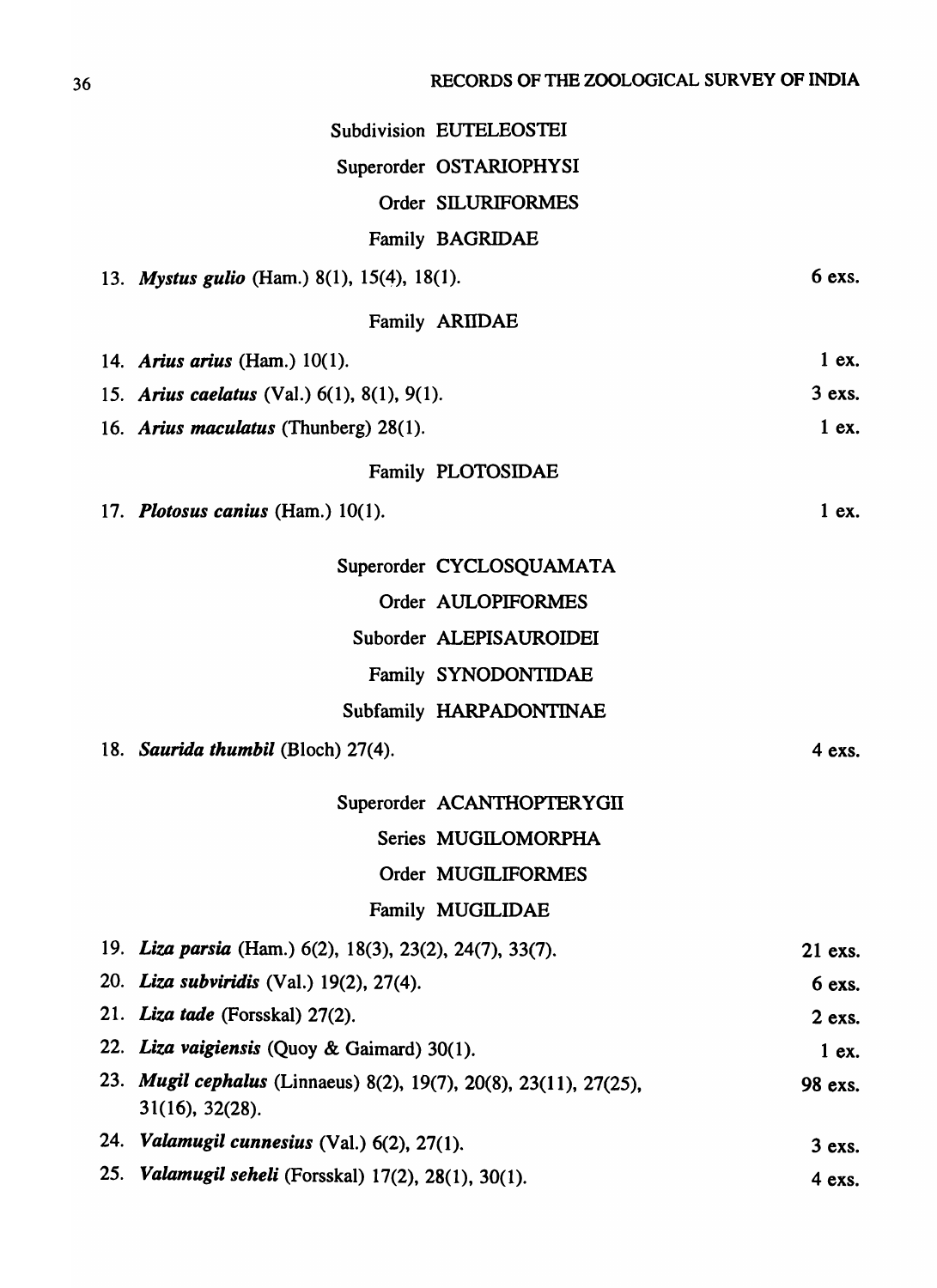| Series ATHERINOMORPHA                                                                                        |           |
|--------------------------------------------------------------------------------------------------------------|-----------|
| Order ATHERINIFORMES                                                                                         |           |
| Suborder ATHERINOIDEI                                                                                        |           |
| Family ATHERINIDAE                                                                                           |           |
| 26. Atherinomorus duodecimalis (Val.) 19(1).                                                                 | $1$ ex.   |
| 27. Hypoatherina temminckii (Blkr.) 27(1).                                                                   | $1$ ex.   |
| Order BELONIFORMES                                                                                           |           |
| Suborder BELONOIDEI                                                                                          |           |
| Family BELONIDAE                                                                                             |           |
| 28. Strongylura strongylura (V. Hasselt) 12(2), 13(1), 21(3), 32(1).                                         | $7$ exs.  |
| 29. Xenentodon cancila (Ham.) 32(1).                                                                         | $1$ ex.   |
| Family HEMIRAMPHIDAE                                                                                         |           |
| 30. Hyporhamphus limbatus (Val.) 8(2), 9(2), 12(168), 13(99), 19(2),<br>21(22), 25(98), 27(3), 28(4), 33(1). | 401 exs.  |
| Order SCORPAENIFORMES                                                                                        |           |
| Suborder PLATYCEPHALOIDEI                                                                                    |           |
| Family PLATYCEPHALIDAE                                                                                       |           |
| 31. Grammoplites scaber (Linn.) $27(1)$ .                                                                    | 1ex.      |
| 32. Platycephalus indicus (Linn.) $18(1)$ , $28(2)$ .                                                        | $3$ exs.  |
| Order PERCIFORMES                                                                                            |           |
| Suborder PERCOIDEI                                                                                           |           |
| Superfamily PERCOIDEA                                                                                        |           |
| <b>Family CHANDIDAE</b>                                                                                      |           |
| 33. Ambassis commersoni Cuvier 9(1).                                                                         | 1ex.      |
| 34. Ambassis gymnocephalus (Lacepede) $6(2)$ , 19(1), 23(12),<br>27(2), 33(3).                               | $20$ exs. |
| 35. <i>Chanda ranga</i> (Ham.) 20(1).                                                                        | $1$ ex.   |
| <b>Family SERRANIDAE</b>                                                                                     |           |
| Subfamily EPINEPHELINAE                                                                                      |           |
| 36. Epinephelus morrhua (Val.) 19(1).                                                                        | $1$ ex.   |
| 37. Epinephelus salmoides (Lacepede) 30(1).                                                                  | 1ex.      |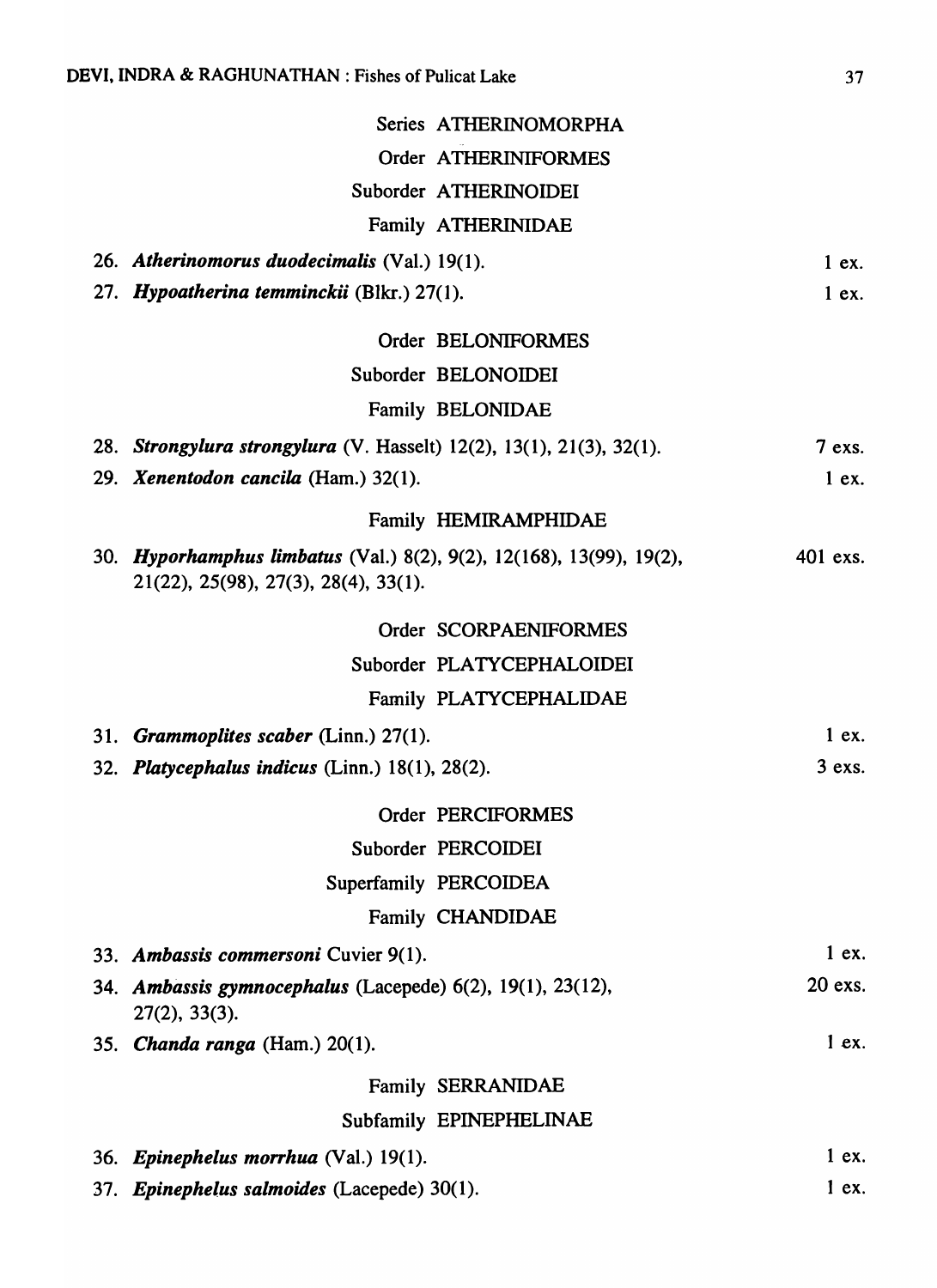Family SILLAGINIDAE

| <b>38.</b> | Sillago sihama (Forsskal) 17(20), 18(2), 19(4), 27(2), 28(2),<br>$30(2)$ , $32(3)$ .         | 35 exs.  |
|------------|----------------------------------------------------------------------------------------------|----------|
|            | 39. Sillago vincenti Mckay 9(1).                                                             | $1$ ex.  |
|            | Family LACTARIIDAE                                                                           |          |
|            | 40. Lactarius lactarius (Schneider) 32(8).                                                   | 8 exs.   |
|            | Family LEIOGNATHIDAE                                                                         |          |
|            | 41. Gazza minuta (Bloch) 9(1), 23(9), 27(4).                                                 | 14 exs.  |
|            | 42. Leiognathus brevirostris (Val.) 17(1), 18(1), 27(6).                                     | 8 exs.   |
|            | 43. Leiognathus dussumieri (Val.) 8(8).                                                      | 8 exs.   |
|            | 44. Leiognathus equulus (Forsskal) 19(2), 27(2).                                             | 4 exs.   |
|            | 45. Leiognathus splendens (Cuv.) 9(2), 17(20), 27(4), 33(142), 34(39).                       | 207 exs. |
|            | 46. Secutor insidiator (Bloch) 9(7), 19(1), 23(87), 27(1), 33(21).                           | 117 exs. |
|            | 47. Secutor ruconius (Ham.) 17(1), 23(12), 34(3).                                            | 16 exs.  |
|            | Family LUTJANIDAE                                                                            |          |
|            | Subfamily LUTJANINAE                                                                         |          |
|            | 48. Lutjanus argentimaculatus (Forsskal) 17(3), 33(1).                                       | 4 exs.   |
|            | 49. Lutjanus kasmira (Forsskal) 8(1).                                                        | $1$ ex.  |
|            | <b>Family GERREIDAE</b>                                                                      |          |
|            | 50. Gerres abbreviatus (Blkr) 18(2), 23(5), 30(1).                                           | 8 exs.   |
| 51.        | Gerres filamentosus (C & V.) 7(1), 15(2), 16(1), 17(2), 27(6), 32(8).                        | 20 exs.  |
| 52.        | Gerres lucidus (=G. limbatus) Cuv. 6(2), 9(1), 14(2), 15(6), 17(41),<br>23(3), 27(4), 28(7). | 66 exs.  |
| 53.        | Gerres oyena (Forsskal) 9(1), 19(1), 21(1), 23(43).                                          | 46 exs.  |
| 54.        | Gerres poeti Cuv. 23(1).                                                                     | $1$ ex.  |
|            | 55. Gerres setifer (Ham.) 22(10).                                                            | 10 exs.  |
|            | Family HAEMULIDAE                                                                            |          |
|            | 56. Pomadasys hasta (Bloch) 23(8).                                                           | 8 exs.   |
|            | 57. Pomadasys kakkan (Cuv.) 27(1), 28(1).                                                    | $2$ exs. |
|            | Family SPARIDAE                                                                              |          |
|            | 58. Acanthopagrus berda (Forsskal) 33(2).                                                    | $2$ exs. |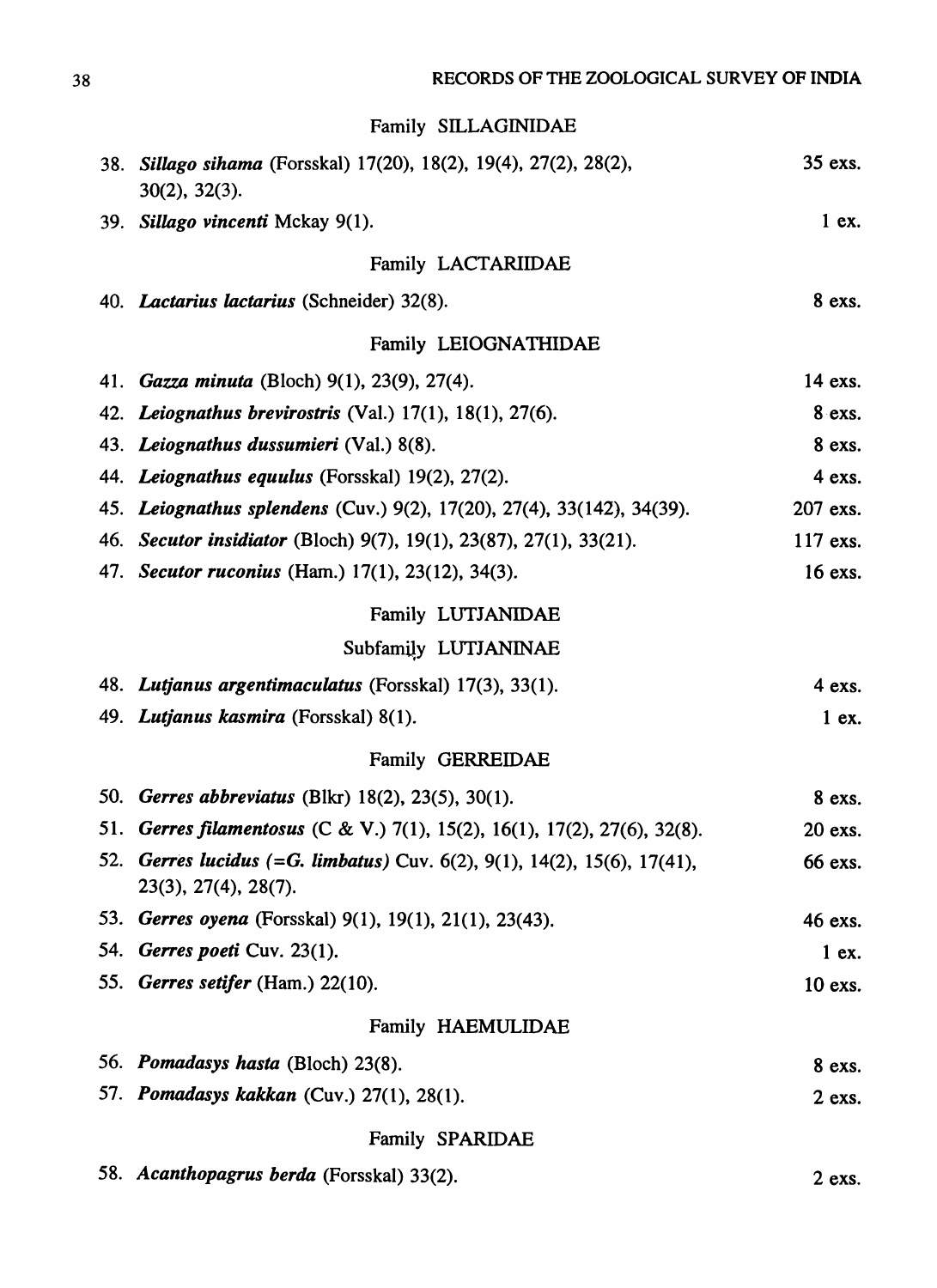| DEVI, INDRA & RAGHUNATHAN : Fishes of Pulicat Lake                      | 39       |
|-------------------------------------------------------------------------|----------|
| 59. Rhabdosargus sarba (Forsskal) 27(1).                                | 1ex.     |
| 60. Crenidens crenidens indicus Day 23(1).                              | $1$ ex.  |
| Family LETHRINIDAE                                                      |          |
| 61. Lethrinus nebulosa (Forsskal) 17(2).                                | $2$ exs. |
| Family SCIAENIDAE                                                       |          |
| 62. Daysciaena albida (Cuv.) 10(1).                                     | $1$ ex.  |
| 63. Nibea maculata (Sch.) 33(15).                                       | 15 exs.  |
| Family MULLIDAE                                                         |          |
| 64. Upeneus sulphureus (Cuv.) 23(1).                                    | $1$ ex.  |
| Family DREPANIDAE                                                       |          |
| 65. Drepane punctata (Linn.) 27(1).                                     | $1$ ex.  |
|                                                                         |          |
| Family NANDIDAE                                                         |          |
| Subfamily NANDINAE                                                      |          |
| 66. Nandus nandus (Ham.) 16(2).                                         | $2$ exs. |
| Family TERAPONIDAE                                                      |          |
| 67. Terapon jarbua (Forsskal) 16(2), 18(2), 19(1), 23(3), 28(1), 32(1). | 10 exs.  |
| 68. Terapon puta (Cuv.) 9(1), 15(3).                                    | 4 exs.   |
| 69. Terapon theraps (Cuv.) 8(1), 18(2).                                 | $3$ exs. |
| Suborder LABROIDEI                                                      |          |
| Family CICHLIDAE                                                        |          |
| 70. <i>Etroplus suratensis</i> (Bloch) 33(5).                           | $5$ exs. |
| 71. Oreochromis mossambica (Peters) 21(27)                              | 27 exs.  |
| Suborder TRACHINOIDEI                                                   |          |
| Family URANOSCOPIDAE                                                    |          |
| 72. Uranoscopus guttatus (Cuv.) 16(1)                                   | 1ex.     |
|                                                                         |          |
| Suborder GOBIOIDEI                                                      |          |
| <b>Family GOBIIDAE</b>                                                  |          |
| Subfamily OXUDERCINAE                                                   |          |
| 73. Boleophthalmus boddarti (Pallas) 33(1).                             | $1$ ex.  |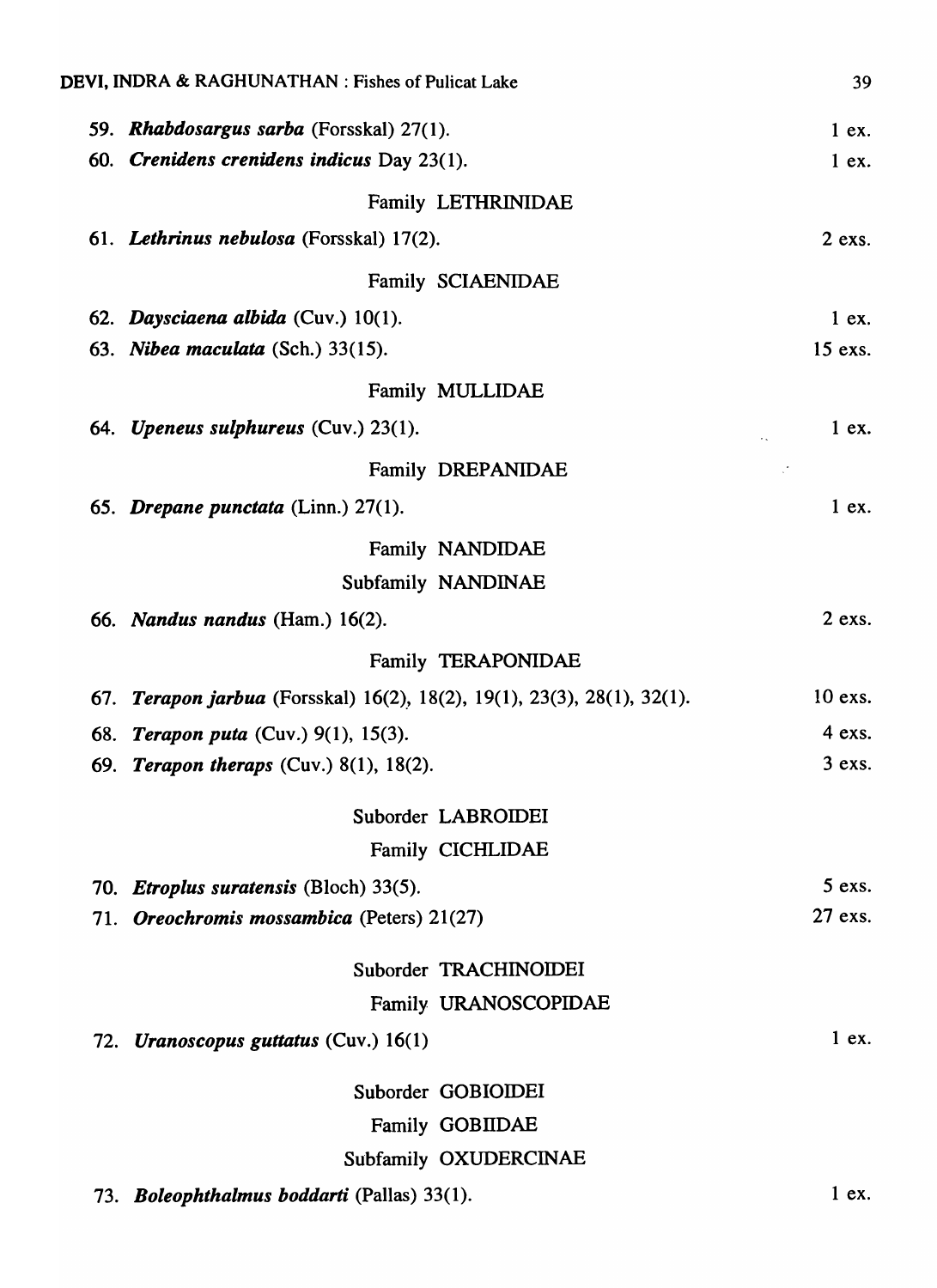|     | Subfamily AMBLYOPINAE                                                                                     |          |
|-----|-----------------------------------------------------------------------------------------------------------|----------|
|     | 74. Ctenotrypauchen microcephalus (Blkr) 5(47)                                                            | 47 exs.  |
|     | Subfamily GOBIINAE                                                                                        |          |
|     | 75. Acentrogobius cyanomos (Blkr.) 27(25), 34(4).                                                         | 29 exs.  |
|     | 76. Acentrogobius viridipunctatus (C. & V.) 31(19).                                                       | 19 exs.  |
|     | 77. Ctenogobius criniger (C. & V.) 1(26), 3(80), 5(2), 9(13), 34(4).                                      | 125 exs. |
|     | 78. Favonigobius reichei (Blkr) 27(40), 34(8).                                                            | 48 exs.  |
|     | 79. Glossogobius biocellatus $(C, \& V)$ 2(1).                                                            | $1$ ex.  |
| 80. | Glossogobius giuris (Ham.) 3(1), 16(2), 23(3), 27(3), 28(1), 34(3).                                       | 13 exs.  |
|     | 81. Oxyurichthys microlepis (Blkr.) 7(71), 29(31), 30(15), 31(19),<br>32(35), 33(25), 34(39).             | 235 exs. |
|     | 82. Parachaeturichthys polynema (Blkr.) 27(2), 34(14).                                                    | 16 exs.  |
|     | Order PLEURONECTIFORMES                                                                                   |          |
|     | Family SOLEIDAE                                                                                           |          |
|     | 83. Euryglossa orientalis (Bloch) 18(2).                                                                  | $2$ exs. |
|     | Order TETRAODONTIFORMES                                                                                   |          |
|     | Suborder TRIACANTHOIDEI                                                                                   |          |
|     | Family TRIACANTHIDAE                                                                                      |          |
| 84. | <i>Triacanthus biaculeatus</i> (Bloch) $6(1)$ , $8(1)$ , $14(5)$ , $17(30)$ , $19(1)$ ,<br>20(19), 21(1). | 58 exs.  |
|     | Suborder TETRAODONTOIDEI                                                                                  |          |
|     | Superfamily TETRAODONTOIDEA                                                                               |          |
|     | Family TETRAODONTIDAE                                                                                     |          |
|     | Subfamily TETRAODONTINAE                                                                                  |          |
| 85. | <i>Chelonodon patoca</i> (Ham.) 17(2)                                                                     | $2$ exs. |
| 86. | Lagocephalus lunaris (Bloch & Sch.) 6(1), 33(1).                                                          | $2$ exs. |
| 87. | Takifugu oblongus (Bloch) 9(1), 17(1).                                                                    | $2$ exs. |
| 88. | Tetraodon cutcutia (Ham.) 8(2).                                                                           | $2$ exs. |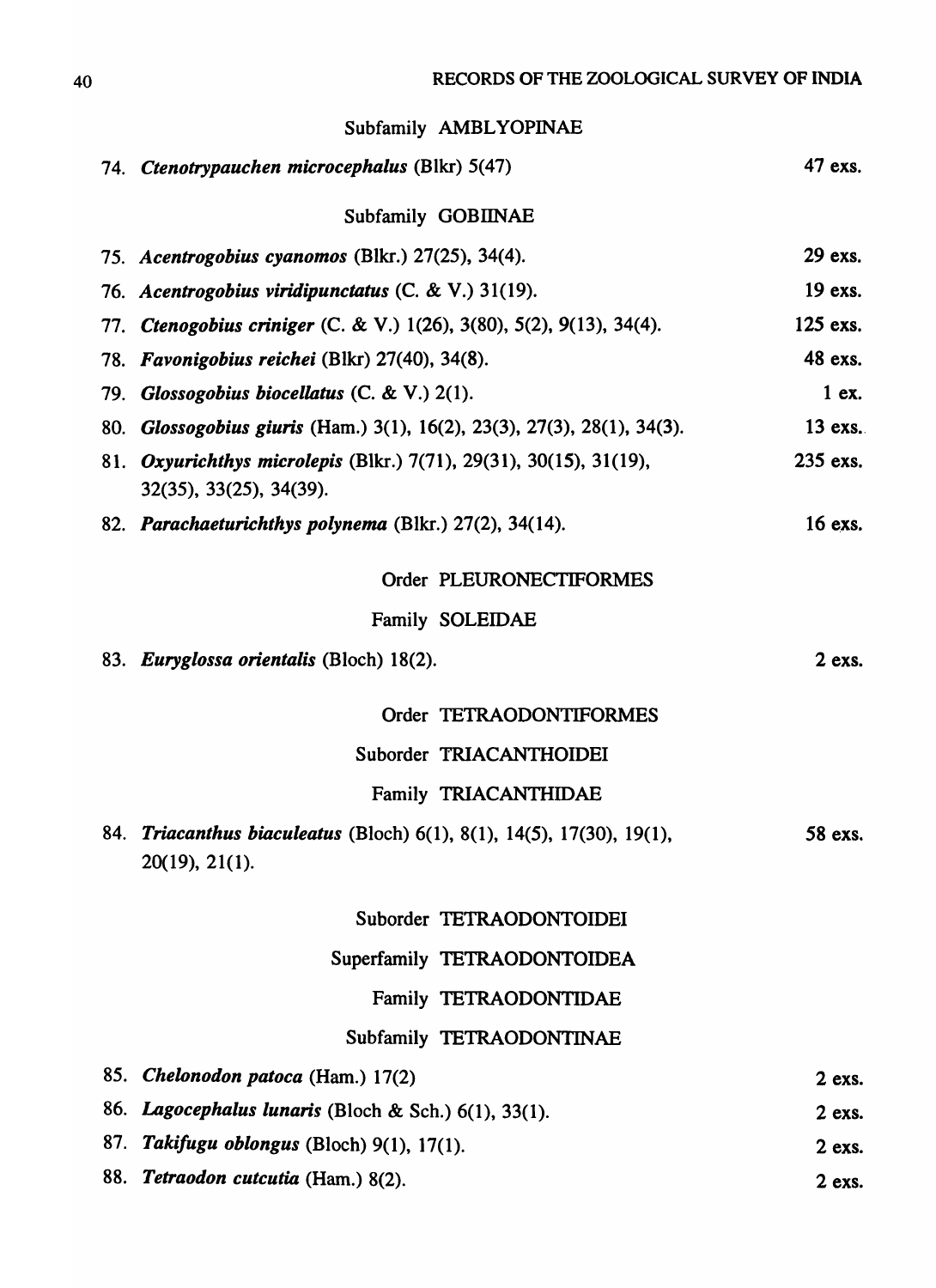### **DISCUSSION**

It is observed that the collections comprise mainly marine fishes and a few secondary freshwater fishes, chiefly constituted by the order Perciformes (56.82%). Other major orders encountered are Clupeiformes (12.5%), Mugiliformes (7.95%), Atheriniformes (5.68%) and Tetraodontiformes (5.68%). Of the Perciformes collected, the single large group was constituted by the gobioids (11.36%) represented by 10 species, followed by groups having about 8 or lesser number of species representatives belonging to the families Leiognathidae and Gerreidae.

Of the 88 species collected, the bulk was constituted by the species *Nematalosa nasus* (21.54%) which incidently has also been observed to be the most frequently encountered species being represented in 52.94% of the collections made. This was followed by *Hyporhamphus limbatus*  forming 15.83% of the collections with a frequency of occurrence of 32%. Other frequently encountered species (20-23%) were viz. *Gerres lucidus, Thryssa purava, Mugil cephalus, Sillago sihama, Oxyurichthys microlepis* and *Triacanthus biaculeatus.* 

Maximum number of species were encountered mostly during the post monsoon period (Table 1) when moderate salinity prevails in the lake. Extreme salinity values during premonsoon period may be a limiting factor in the species abundance.

This was the species composition of Pulicat Lake 25 to 30 years ago. Now with reports of increasing pollution and changes in the physico-chemical and hydrological parameters, species composition of the lake cannot be the same or as rich as it was a few decades ago.

#### SUMMARY

Faunistic surveys of the Ichthyofauna of Pulicat Lake by the scientists of ZSI a few decades ago, revealed a rich biodiversity represented by 88 species under 33 families and 11 orders. Though called a lake, its connection to the sea results in seasonal fluctuations of salinity of its waters. This ecosystem harbours many euryhaline species and serves as nursery for several marine species especially gobioids, which group was also well represented in Pulicat Lake. This was the scenario in yester years before pollution took its toll of the fauna of this large ecosystem.

### ACKNOWLEDGEMENT

We wish to thank the Director, Zoological Survey of India, Dr. J. R. B. Alfred and the Additional Director of Southern Regional Station, Dr. P. T. Cherian, for providing necessary facilities. We are indebted to late Mr. T. Venkateswarlu, Scientist SE, on whose collections this study was based. We thank Dr. P. T. Cherian and Dr. A. G. K. Menon, Emeritus Scientist for going through the manuscript.